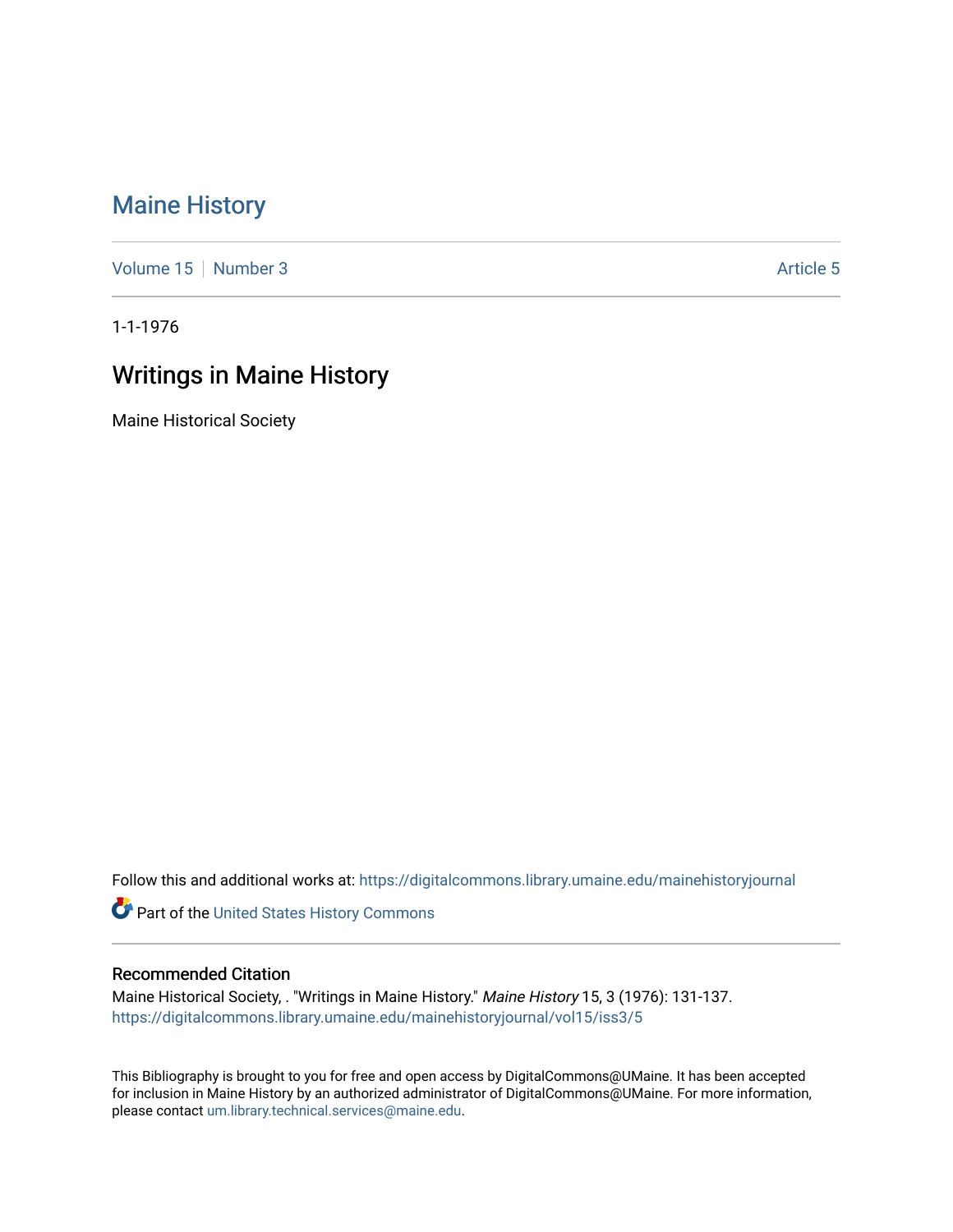## WRITINGS IN MAINE HISTORY

- Ames, John W. *Bowdoinham was my Home Town.* Kennebunk, 1975. 167 pages.
- Babcock, Blakely B. *Jonathan Buck of Bucksport, the Man and the Myth.* Ellsworth, 1975. 40 pages.
- Bachelder, Peter D. *Lighthouses of Casco Bay.* Portland, 1975. 88 pages.
- Bender, Bert. "To calm and uplift against the dark: Sarah Orne Jewett's Lyric Narratives." *Colby Library Quarterly,* Series XI, No. 4, December 1975.
- Bennett, Randy L. "Gilead's nostalgic Steam Era Railroad Museum." *Lewiston Journal Magazine,* November 22, 1975.
- Bulkley, Peter B. "Horace Fabyan, founder of the White Mountain Grand Hotel (Born in Scarborough, Maine, February 18, 1907)." *Historical New Hampshire,* Vol. XXX, No. 2, Summer, 1975.
- Butler, Benjamin and Natalie S. "Pilgrim traders on the Kennebec." *Mayflower Quarterly,* Vol. 41, No. 4, November, 1975.
- Buder, Natalie S. *Dwight C. Sturges, Etcher of an Era.* Freeport, 1975. 127 pages.
- Campo, Charles. *Maine Union List of Periodicals, 1974.* University of Maine Orono, 1974.
- Cary, Richard. *Early Reception ofEdwin Arlington Robinson: The First Twenty Years.* Waterville, 1974. 321 pages.
- Chamberlain, George W. *Soldiers ofthe American Revolution of Lebanon, Maine and the Beginnings of Lebanon . .* Lebanon, 1975. 124 pages.
- Comas, Beatrice H. "Maine's first woman fiction writer (Madam Sally Wood, 1759-1854." *Lewiston Journal Magazine,* December 6, 1975.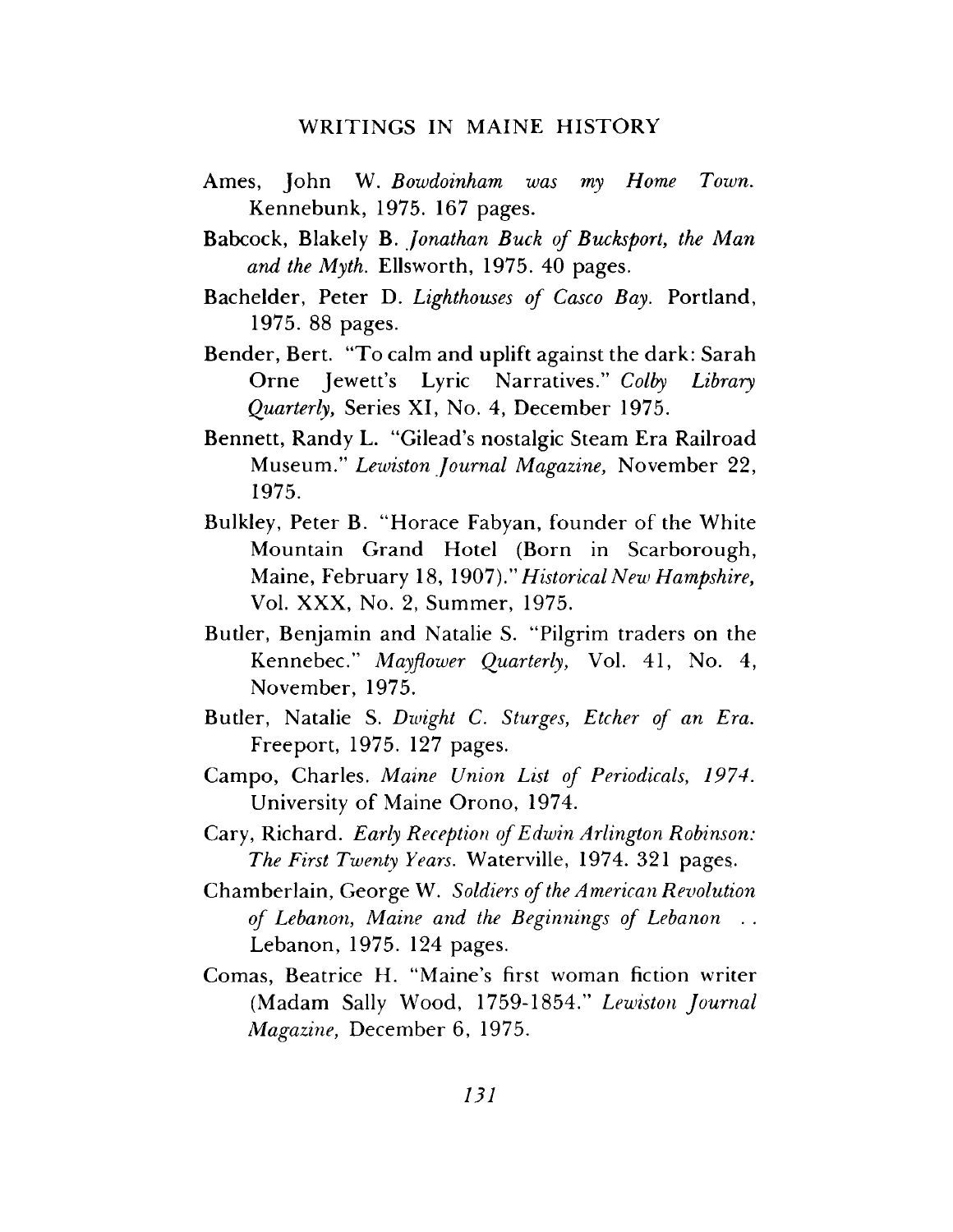- Crandall, Ralph J. "New England's second great migration: The first three generations of settlement, 1630-1700." *New England Historical & Genealogical Recorder,* Vol. CXXIX, October, 1975.
- Dole, Richard F. "The Dummy (Portland & Kennebunk R.R. in 1864 introduced a steam car for local people)." *Maine Life,* Vol. 30, No. 6, December, 1975. "The Portland & Machias Steamboat Company." *Maine Life,* Vol. 30, No. 8, February, 1976.

Dole, Samuel T. *Windham in the Past.* (Reprint of 1916 book by the Windham Historical Society) Auburn, 1974. 611 pages.

- Dumont, Emma L. *Heritage "76" Soldiers of the American Revolution, Windham, Maine.* Windham, 1975. 114 pages.
- Ellis, Leola C. *More about Early Cornish.* Cornish, 1975. 217 pages.
- Farnsworth Library and Art Museum. *American paintings and drawings in the William A. Farnsworth Library and Art Museum, Rockland, Maine.* Rockland, 1975. 169 pages.
- Favour, Edith. *.Indian Games, Toys, and Pastimes of Maine and the Maritimes. . .* Bar Harbor, 1974. 21 pages.
- Forslund, Gladys H. *History of Whiting, Maine.* Calais, 1975. 95 pages.
- Gould,John. *Maine Lingo: Boiled Owls, Billdads, & Wazzats.* Camden, 1975. 431 pages.
- Gura, Philip F. "Thoreau and John Josselyn (Josselyn'<sup>s</sup> narratives 'New England's rarities discovered and an account of two voyages to New England' were Throeau'<sup>s</sup> inspiration for his 'A week on the Concord and Merrimack Rivers'.)" *New England Quarterly,* Vol. XLVIII, December, 1975.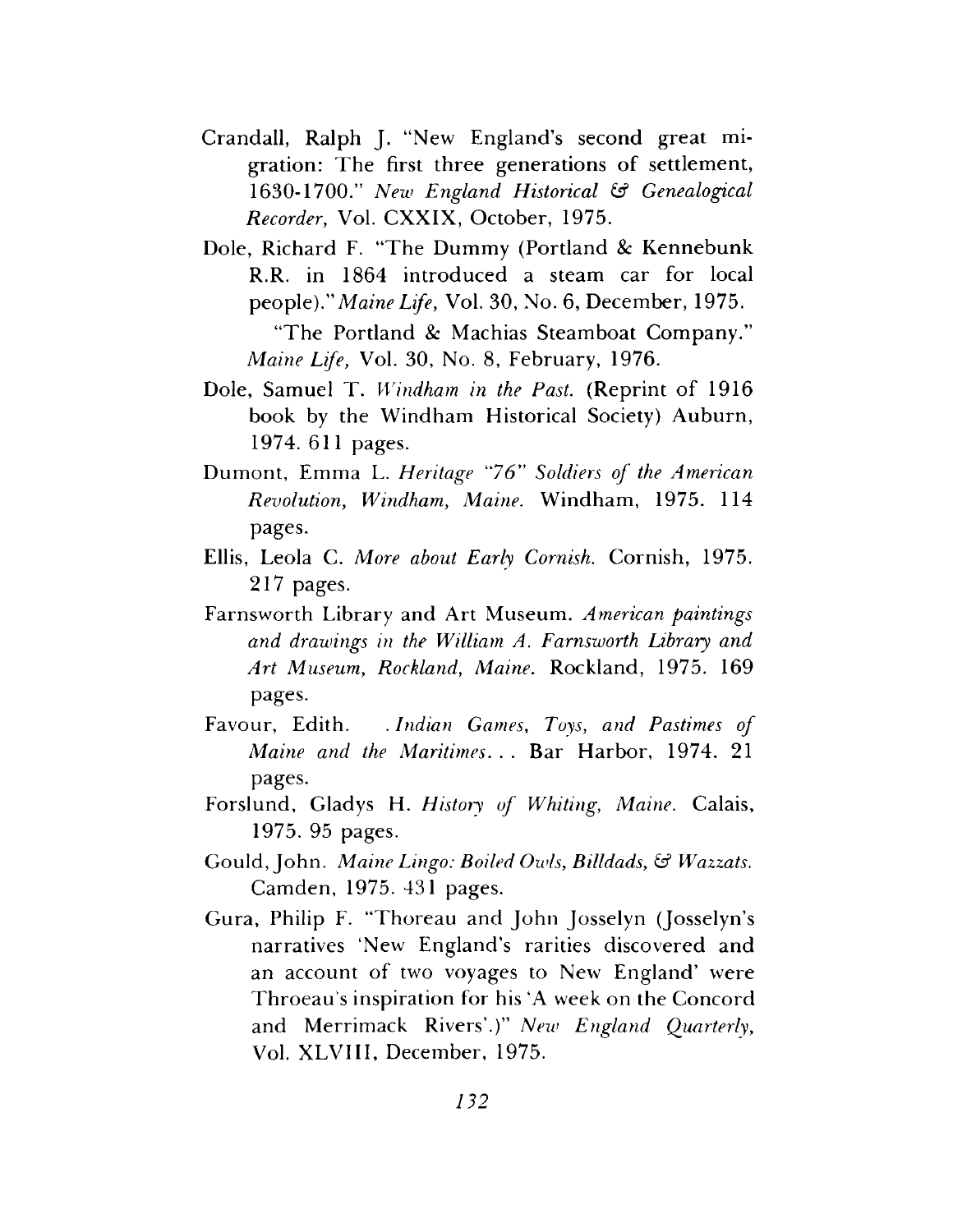- Hahn, Nathalie W. *A History of Winter Harbor, Maine.* 1974. 92 pages.
- Hall, Elton W. "Philip Kappel, marine printmaker (Taught art in Boothbay Harbor for two years, subsequently writing and illustrating a book entitled: Boothbay Harbor, Maine. 1924)." *American Art Review,* Vol. II, No. 5, September-October, 1975.
- Healy, Mary Lou. "Maine man one of record setters in kite history (Charles Lamson on August 28, 1897, believed himself to be the first in the U.S. to make and test flying machines.' Falmouth Foreside, Maine, was the site)." *Lewiston Journal Magazine,* March 20, 1976.
- Heffernan, John Paul. "Charles W. Morse: Bath's king of ice and steam." *Down East Magazine,* Vol. XXII, No. 5, January, 1976.
- Howard, George. "Patriot hunting? Look also in other states." *The American Genealogist,* Vol. 51, No. 4, October, 1975.
- Indridason, Ottar. "Katahdin: The brutal mountain." *Down East Magazine, Vol. XXII, No. 5, January, 1976.*
- Jones, Howard. "Anglophobia and the Aroostook War." *New England Quarterly,* Vol. XLVIII, December, 1975.
- Jordan, Eloise. "Rev. Robert Jordan of Richmond Island." *LewistonJournal Magazine,* January 17, 1976. . "General Henry Dearborn helped mold our young nation." *LewistonJournal Magazine,* February 7, 1976.

"Early days of Bowdoin College an interesting story." *Lewiston Journal Magazine,* February 21, 1976.

- Jordan, William B. *Episodesfrom the Unitarian Universalist Experience in Maine.* Norway, 1974. 12 pages.
- Knight, Ernest H. *The Origin and History of Raymondtown.* Norway, 1974. 106 pages.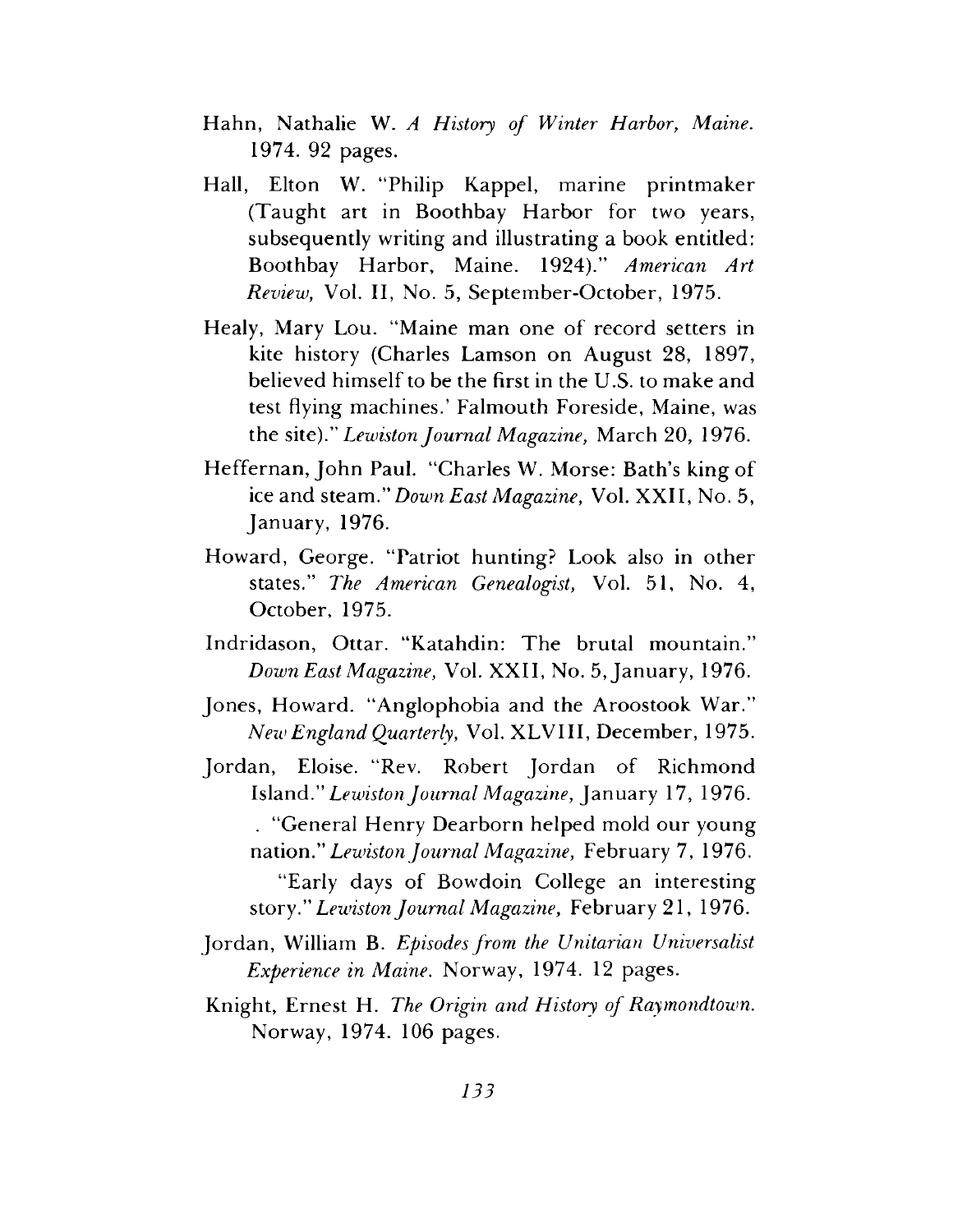- Kull, Andrew. *New England Cemeteries, A Collector's Guide.* Brattleboro, 1975. 253 pages.
- Labbie, Edith. "Haunted cellar on Great Chebeague." *Lewiston Journal Magazine,* October 25, 1975.
- ---- . "Fly rod, Maine's noted sportswoman (Cornelia Crosby, 1854-1946)." *Lewiston Journal Magazine,* January 31, 1976.
- ."John F. Sprague, torch bearer of Maine history."  $\overline{a}$ *Lewiston Journal Magazine,* January 31, 1976.
- ------ . "Moses Greenleaf, pioneer mapmaker (1777-1834. Put Maine on the map and thereby opened it up for more settlements)." *Lewiston Journal Magazine,* March 6, 1976.
- Lacognata, Angelo A. *We the Italians of Maine.* Portland, 1975. 20 pages.
- Leamon, James S. *Maine's Pioneers.* Chicago, 1975. 18 pages. (Reprint from *Swedish Pioneer Historical Quarterly).*
- Leighton, Levi. *Centennial Historical Sketch of the Town of Columbia. . .* (Reprint from 1896 Machias newspaper). Cherryfield, 1974. 30 pages.
- Lenik, Edward J. "Excavations at Spirit Pond (Phippsburg, Maine, May 14, 1972)." *Man in the Northeast,* No. 9, Spring, 1975.
- Leventhal, Herbert and Moody, James, editors. "A Bibliography of Loyalist source material covering the eastern states geographically from north to south, through Maryland)." *American Antiquarian Society,* Vol. 85, Part I, April 16, 1975.
- Libby, Steve. "Old Newfield Home Inn is beautifully restored (Major Josiah Towle House, 1835)." *Lewiston Journal Magazine,* January 17, 1976.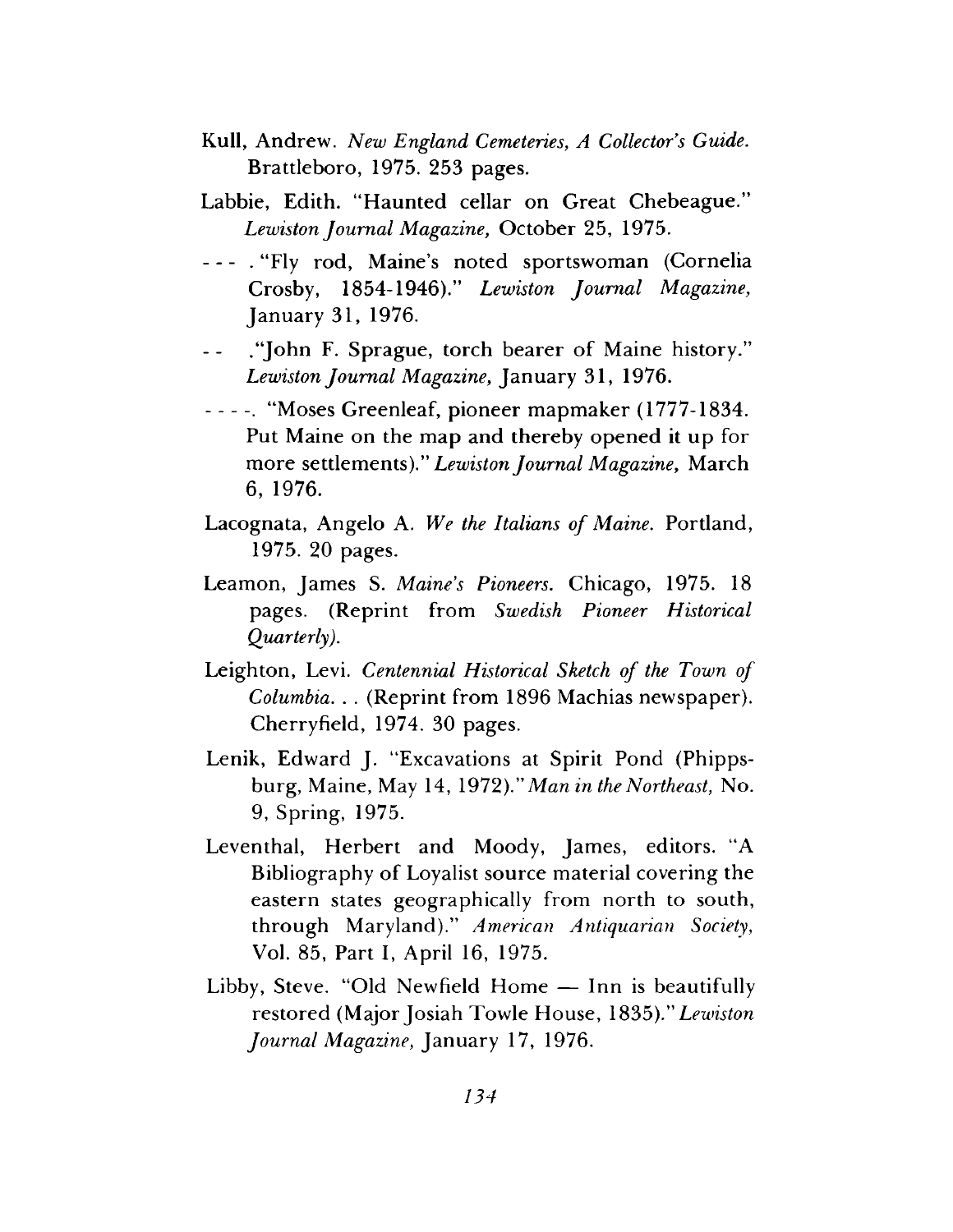- Lovejoy, Rupert. "The life and work of Walter Griffin, 1861-1935 (Pordand, Maine, artist who has received national *acclaim)." American Art Review,* Vol. II, No. 5, September-October, 1975.
- Lowry, Lois. "The Maine boyhoods of Longfellow and Hawthorne." *Down East Magazine,* Vol. XXII, No. 6 March, 1976.
- Mallett, Richard P. *University of Maine at Farmington: A Study in Educational Change, 1864-1974.* Freeport, 1974. 288 pages.
- Michaud, Charlotte. "Remember local dance band era (Lewiston, Maine)." *Lewiston Journal Magazine,* January 31, 1976.
- Morse, Ivan. *Friendship, Long Island (Maine).* New York, 1974. 140 pages.
- Muller, Howard W. "The Moonlight murders on the Isles of Shoals." *New England Galaxy,* Vol. XVII, No. 3, Winter, 1976.
- Neese, Abby S. *Sargentville Historical Reminiscenses.* Rockland, 1975. 50 pages.
- Neeson, Margaret Graham. *On Solid Granite; the Story ofSt. George's Church. . .* Long Cove, 1974. 154 pages.
- Norris, Jane P. Mechanics Savings Bank (Auburn, Maine) *One Hundred Years of Growth, 1875-1975.* Lewiston, 1975. 19 pages.
- Parker, Jimmy B. "American Indian genealogical research." *National Genealogical Society Quarterly,* Vol. 63, No. 4, December, 1975.
- Peverly, Elaine M. *Bridge over the Piscataqua in Text and Pictures.* Sanford, 1974. 65 pages.
- Provost, Honorius. *Chaudiere-Kennebec, grand chemin seculaire.* Quebec, 1974. 415 pages.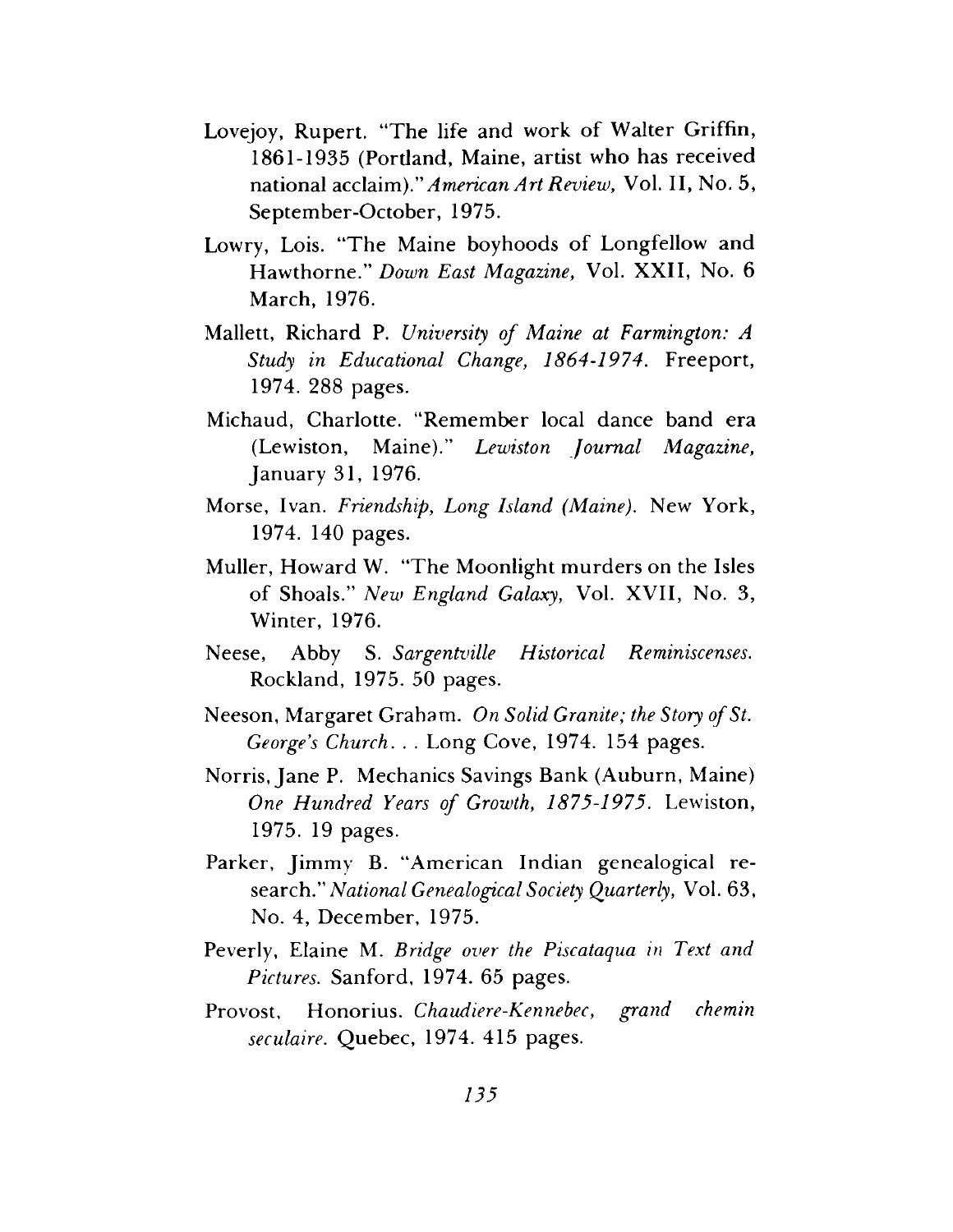- Pullen, John J. "Artemus Ward: The man who made Lincoln laugh." *Saturday Review,* February 7, 1976.
- Ray, Roger B. *Cape Elizabeth and the American Revolution.* Cape Elizabeth, 1975. 28 pages.
- Reims, Gordon A. "Waterway in the wilderness (Georges River Canal, Warren, Maine, 1790)." *New England Galaxy,* Vol. XVII, No. 2, Fall, 1975.
- Rolde, Neil. *York is Living History.* Brunswick, 1975. 88 pages.
- Russo, David J. *Families and Communities: A New View of American History.* American Association for State and Local History, 1974, 322 pages.
- Saltonstall, Richard. *Maine Pilgrimage: The Search for an American Way ofLife.* Boston, 1974. 353 pages.
- Schlick, Victor A. "Tugboats are a family affair (Four generations of men from the McDuffies, Hayeses, and Holt have been moving and hauling giant oceangoing craft in and out of Portland, Maine)." *Boston Globe Magazine,* October 26, 1975.

. "The ship feeders (Special Issue: Port of Portland)." *Portland,* Vol. XXI, February, 1976.

Shaw, Dick. "Silver mining fever hit Maine in 1880s (Garland, Maine)." *LewistonJournal Magazine,* January 17, 1976.

. "Hometowners welcome famous inventor (Sir Hiram Maxim, born 1840 in Sangerville, Maine, inventor of the repeating machine gun)." *Lewiston Journal Magazine,* February 21, 1976.

Shettleworth, Earle G., Jr. *Bangor Historic Resources Inventory, 1975.* Augusta, Maine Historic Preservation Commission, 1975. 94 pages.